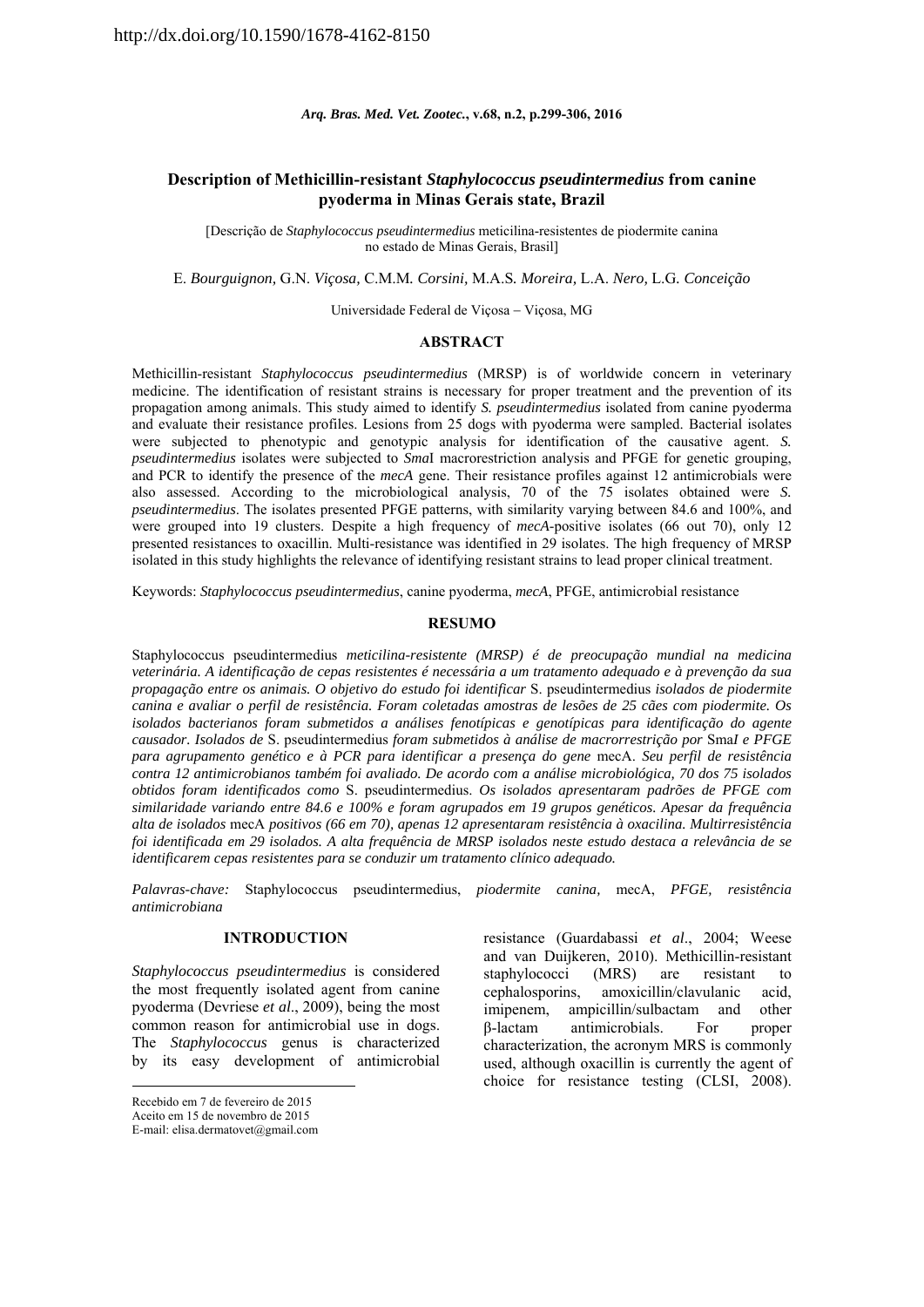Methicillin-resistant *S. aureus* (MRSA) and methicillin-resistant *S. pseudintermedius* (MRSP) are of great concern in veterinary medicine and public health (Weese and van Duijkeren, 2010). In dogs with pyoderma, the occurrence of MRSP may vary between 0 and 66% (Medleau *et al*., 1986; Kania *et al*., 2004; Sasaki *et al*., 2007; Griffeth *et al*., 2008; Kawakami et al., 2010).

The most reliable test to identify MRS is a PCR protocol targeting the *mecA* gene, which encodes the supplemental penicillin-binding protein, PBP2a (Schissler *et al*., 2009). This protein is expressed either homogeneously, which is easily detected with standard testing methods, or heterogeneously, which is more difficult to detect with those methods, since only a fraction of the population expresses the resistance phenotype (Bemis *et al*., 2006). This study aimed to characterize *S. pseudintermedius* isolates from canine pyoderma by phenotypic and genotypic methods, and evaluate their resistance profiles to antimicrobials and the presence of the *mecA*  gene.

# **MATERIAL AND METHODS**

Twenty-five dogs from different households attended at the dermatology sector of a Veterinary Hospital located in Minas Gerais State, Brazil, were selected for this study. The inclusion criteria were clinical signs of either superficial or deep pyoderma, associated with positive skin cytology for bacterial organisms. None of the animals had received topical or systemic antimicrobial treatment for at least three weeks prior to sampling. Owner consent was obtained before animal inclusion in the study. This work was approved by the Bioethics Committee and/or Biosecurity, protocol number 11/2011. Clinical samples were collected from typical lesions, such as pustules, epidermal colarettes, draining tracts or under crusts, using a sterile swab. The sampling was performed carefully to avoid contamination with nonpathogenic microorganisms, as previously described by Ihrke (1987) and White, *et al*. (2005). Information about previous antimicrobial use was obtained from dermatologic medical records.

The swabs obtained were immersed in 1mL of 0.85% NaCl (w/v) and stirred vigorously. Then, 200µL aliquots were streaked with a sterile swab

on sheep blood agar  $(5\% \text{ v/v})$  and MacConkey Agar (Oxoid Ltd., England) simultaneously and incubated at 37°C for 24h. Three isolated colonies of the samples obtained from each animal were transferred to brain heart infusion (BHI, Oxoid, England) broth, incubated at 37°C for 24h, and then aliquoted before being stored in 20% glycerol (v/v) at -80°C. As guidance, the dogs were identified with numbers 01 to 25, and their respective isolates using the animal number followed by 1, 2 and 3.

After sample collection all isolates were subjected to phenotypic and biochemical tests (Gram staining, catalase, oxidase and coagulase production, haemolysis, maltose and mannitol fermentation and Baird-Parker agar growth) for a preliminary identification. The isolates were also subjected to phenotypic identification using API Staph and the Apiweb V4.1 database (BioMérieux SA, France).

DNA was extracted from the isolates using the Wizard Genomic DNA Purification Kit (Promega Corp., USA). The obtained DNA was subjected to PCR-RFLP for SIG identification, using the Bannoehr *et al*. (2009) method. PCR reactions targeting the *pta* gene were prepared at a final volume of 50µL, composed of 2µL of DNA, 25µL of the GoTaq Green Master Mix (Promega Corp., USA), 1µL of each primer (F1: AAAGACAAACTTTCAGGTAA and R1:GCATAAACAAGCATTGTACCG, both at 10pmol/µL), and 21µL of PCR ultra-pure water (Promega Corp., USA). The PCR conditions were 95 °C for 2min, 30 cycles of 95°C for 1min, 53°C for 1min, 72°C for 1 min, and 72°C for 7min. Twenty-five-microliter aliquots of amplification products were added to 5U of the *Mbo*I macrorestriction enzyme (New England Biolabs Inc., USA) and 5µL of its digestion buffer, before being incubated at 37°C for 2h. Digested PCR products were subjected to electrophoresis on 2.0% (w/v) agarose gels in 0.5×Tris/Borate/EDTA (TBE) buffer, stained with GelRed (Biotium Inc., USA), and visualized in a transilluminator. *S. pseudintermedius* MRSP 3279 and *S. aureus* USA 100 were used as positive and negative controls, respectively.

Isolates that presented typical phenotypic characteristics and PCR-RFLP products with 213 and 107bp were identified as *S. pseudintermedius*.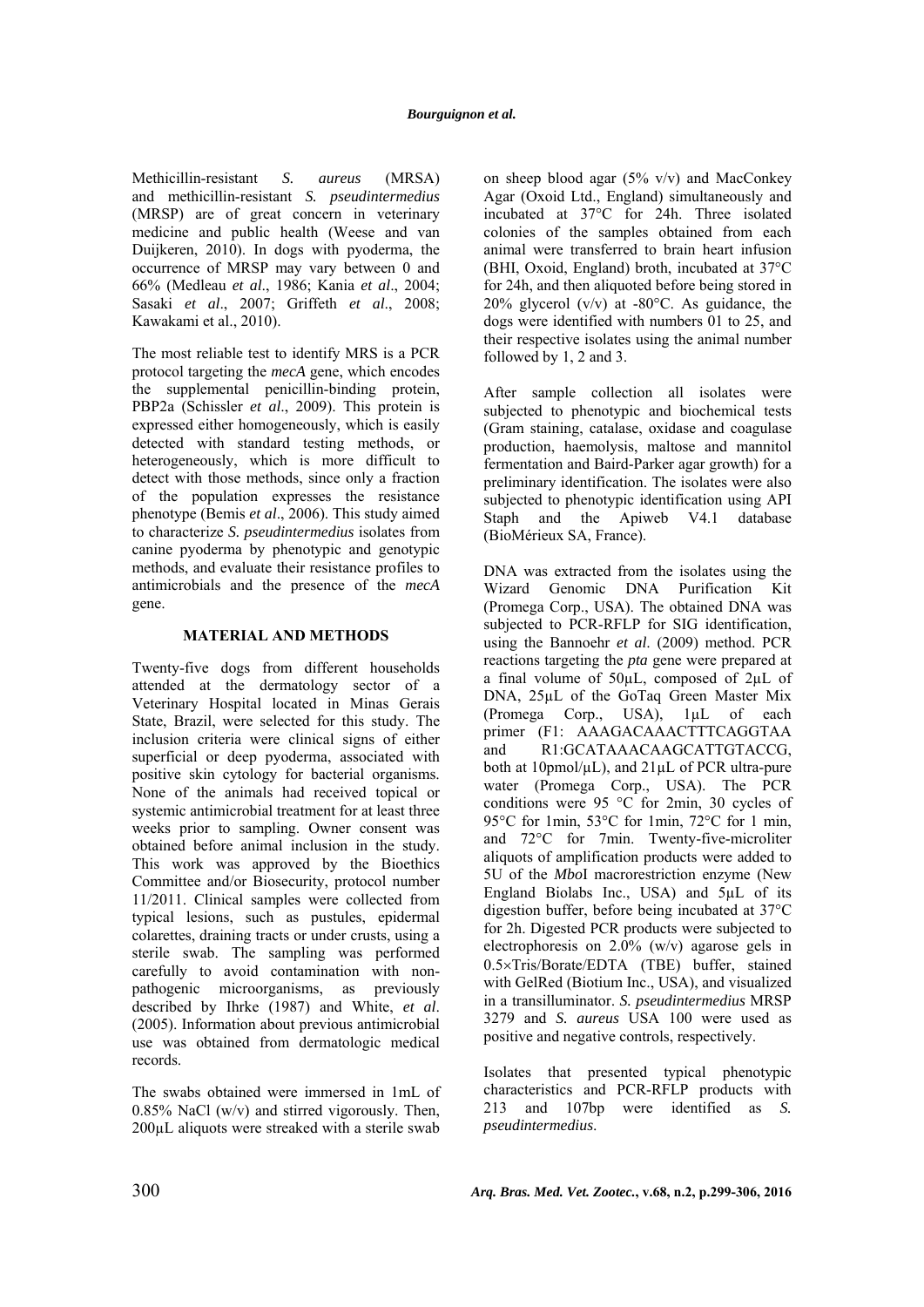Isolates identified as *S. pseudintermedius* were subjected to macrorestriction by *Sma*I (Promega Corp., USA) and PFGE to determine their genetic relationships (Hauschild and Wójcik, 2007; Fazakerley *et al*., 2010). Agarose plugs were prepared as described by Mulvey, *et al*. (2001) and the electrophoresis conditions were 1- 10s pulse time, 6V/cm, 120° angle, 14°C for 22h, using the Pulse Marker™ 50-1,000 kb as the molecular weight marker (Sigma-Aldrich, USA). Gels were stained with GelRed™ (Biotium Inc., USA) and visualized in a transilluminator under UV light. The obtained bands were analyzed using BioNumerics software v. 6.6.4 (Applied Maths, Belgium). A dendrogram was obtained with the average linkage method (UGPMA), using the Dice coefficient with 5% tolerance. Clusters were defined considering 95% of similarity.

The antimicrobial resistance assay was performed according to the CLSI (2008) method. Isolates identified as *S. pseudintermedius* were streaked on BHI agar (Oxoid Ltd., England) plates and incubated at 37°C for 24h. Isolated colonies were transferred to BHI broth (Oxoid Ltd., England) and incubated at 37°C. The turbidity of active growing broth cultures was adjusted to the MacFarland turbity standard of 0.5. The obtained cultures were streaked on Mueller-Hinton (Oxoid Ltd., England) plates, and the disks containing antimicrobials were placed on each plate at equivalent distances (maximum five per plate). Each assay was performed in duplicate, and then incubated at 37°C for 24h. Plates containing oxacillin were incubated at 35°C for 24h. After incubation, inhibition zones were recorded using a caliper graph (CLSI, 2008). The following antimicrobials were tested: amoxicillin (10µg), amoxicillin + clavulanic acid  $(30\mu g)$ , azithromycin (15µg), cefaclor (30µg), cephalexin (30µg), ciprofloxacin (5µg), clindamycin (2µg), doxycycline (30µg), enrofloxacin (30µg), imipenem  $(10\mu g)$ , oxacillin  $(1\mu g)$ , and sulfadiazine + trimethoprim (25µg) (Cefar Diagnostics Ltda, Brazil). The inhibition zone diameters were evaluated using the CLSI method (CLSI, 2008) and the manufacturer's recommendations (Cefar Diagnostics Ltda, Brazil). Bacterial inhibition zones were measured using the interpretive criterion of  $\leq 17$ mm for oxacillin resistance, as proposed by Schissler, *et al*. (2009). *S. aureus* ATCC 29213 was used as a control for antimicrobial susceptibility as recommended by Olsson-Liljequist, *et al*. (2002).

DNA from all *S. pseudintermedius* isolates was subjected to PCR to identify the presence of the *mecA* gene, according to Bannoehr, *et al*. (2007). PCR reactions were performed in a final volume of 25µl containing 2µl of DNA, 12.5µl of the GoTaq green Master Mix (Promega Corp., USA), 8.5µl of nuclease-free water, and 1µl of each primer (F1: GTAGAAATGACTGAACGTCCGATAA and R1: CCAATTCCACATTGTTTCGGTCTAA, both at 10pmol/µL). PCR conditions consisted of an initial denaturation for 5min at 95°C, followed by 30 cycles of denaturation for 45s at 95°C, annealing for 45s at 52°C, extension for 1min at 72°C and a final extension for 5min at 72°C. Five-microliter aliquots of amplification products were electrophoresed on 2.0% (w/v) agarose gels in  $0.5 \times$  TBE buffer, stained with GelRed (Biotium Inc., USA), and visualized in a transilluminator. *S. pseudintermedius* MRSP 3279 and *S. aureus* USA 100 were used as positive and negative controls, respectively. Isolates that presented a PCR product with 310 bp were classified as positive for *mecA*.

# **RESULTS**

According to the medical records of the dogs that were included in the study, nine individuals had previous antimicrobial use and cephalexin was the most commonly used (seven dogs). The previous antimicrobial use of the other 16 animals was not determined.

Considering the microbiological analysis, 70 of the 75 isolates obtained from 25 animals were identified as *S. pseudintermedius* and the other five isolates were classified as *Staphylococcus* sp. (isolates number 3.1, 6.1, 6.2, 6.3 and 16.2). These five isolates were not included in the present study.

A total of 67 isolates presented *Sma*I macrorestriction patterns (except isolates 7.2, 7.3 and 11.2), with similarity among them varying between 84.6 and 100% (Figure 1). The isolates were clustered in two major groups, one composed by 12 isolates (sharing similarity indexes between 85.6 to 100%) and the other by 55 isolates (similarity indexes between 86.4 and 100%). In addition, the isolates were grouped considering a similarity index of 85%, resulting in a total of 19 clusters (Figure 1).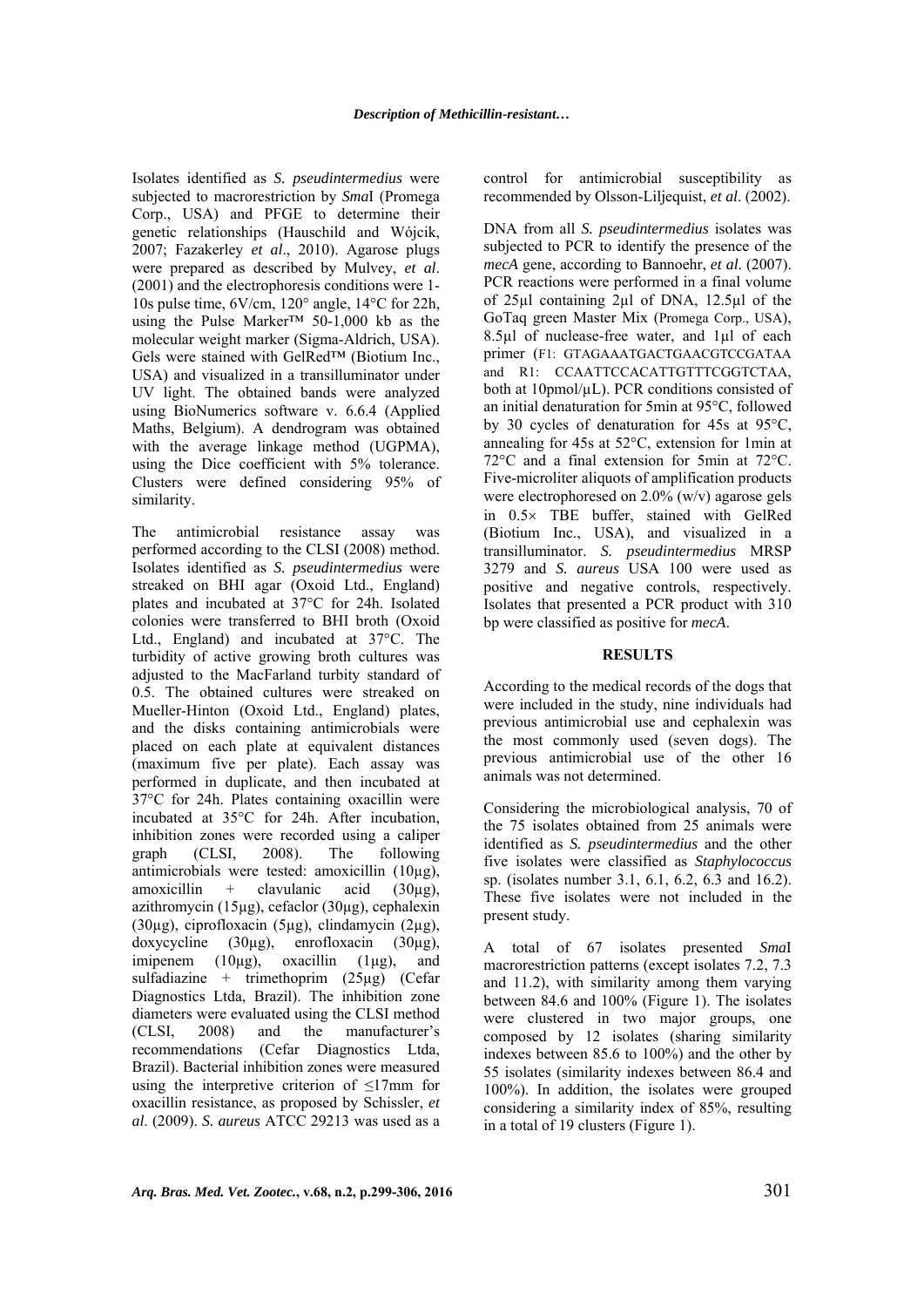## *Bourguignon et al.*



Figure 1. Schematic representation of the obtained PFGE profiles after DNA macrorestriction (*Sma*I) of *Staphylococcus pseudintermedius* isolates obtained from canine pyoderma. Similarities between the identified PFGE profiles were estimated using the Dice coefficient (5% tolerance); 2 major groups (1 and 2) were established, and 19 clusters (I to XIX) were defined considering 95% similarity.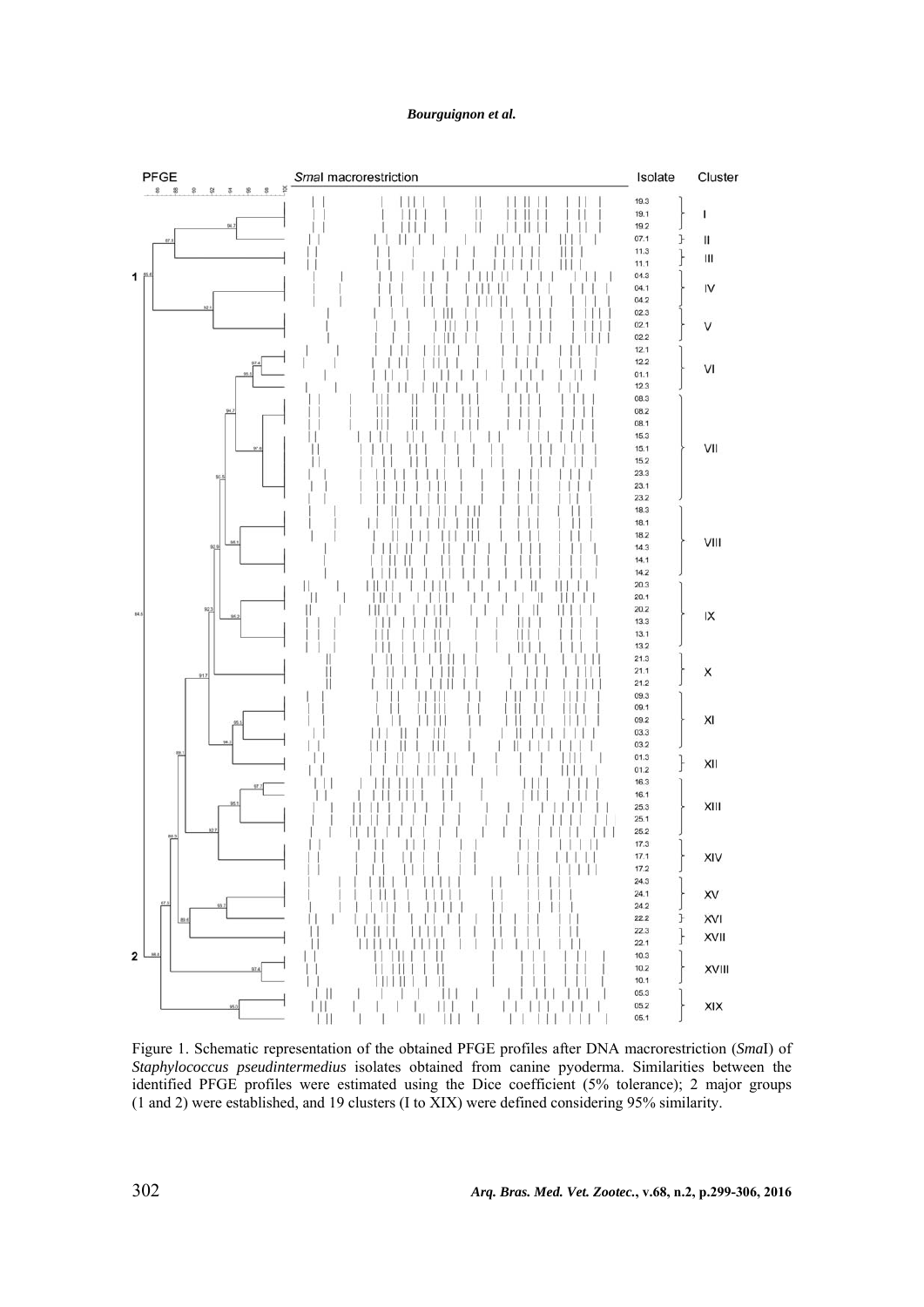Based on PCR analysis for *mecA*, 66 out of 70 presented positive results; only isolates 08.1, 08.2, and 23.3 from cluster VII and isolate 13.2 from cluster IX were negative (Figure 1). In addition, all animals included in this study showed at least one MRSP strain.

Results for antimicrobial susceptibility and resistance patterns of the isolates within the two major groups obtained by PFGE are presented in Table 1 and 2, respectively. None of the tested isolates displayed resistance to imipenem and 12 presented resistance to oxacillin. Amoxicillin was the antimicrobial with the highest number of resistant isolates (47/67) (Table 1). Three isolates from PFGE group 1 combined with 8 isolates from PFGE group 2 showed multi-resistance to at least 8 out of 12 antimicrobials tested; thus, 29 out of 67 isolates (43.3%) were identified as multi-resistant (Table 2).

Table 1. Individual susceptibility to antimicrobials by *Staphylococcus pseudintermedius* isolates obtained from canine pyoderma, grouped in two groups with 85% similarity by *Sma*I macrorestriction profiles (Figure 1)

|                                 | Group 1             |  | Group 2 |    |                     |    |  |
|---------------------------------|---------------------|--|---------|----|---------------------|----|--|
| Antimicrobial                   | $(n = 12$ isolates) |  |         |    | $(n = 55$ isolates) |    |  |
|                                 | R                   |  | S       | R  |                     | S  |  |
| Oxacillin                       |                     |  | q       |    |                     | 47 |  |
| Amoxicillin                     |                     |  | 8       | 43 |                     | 12 |  |
| Amoxicillin and Clavulanic acid |                     |  | 10      | 6  |                     | 49 |  |
| Clindamycin                     |                     |  | 8       | 16 |                     | 39 |  |
| Azithromycin                    |                     |  |         | 16 |                     | 39 |  |
| Sulfadiazine and trimethoprim   |                     |  |         | 24 |                     | 31 |  |
| Cephalexin                      |                     |  |         |    |                     | 51 |  |
| Enrofloxacin                    |                     |  |         | 13 |                     | 42 |  |
| Imipenem                        |                     |  | 12      |    |                     | 55 |  |
| Doxycycline                     |                     |  | 12      |    |                     | 36 |  |
| Cefaclor                        |                     |  |         | h  |                     | 48 |  |
| Ciprofloxacin                   |                     |  |         | 13 |                     | 42 |  |

R: resistant, I: intermediary, S: sensitive. \* Isolates that did not present *Sma*I digestion pattern, one strain presented simultaneous resistance to Oxacillin, Amoxicillin, Amoxicillin and Clavulanic acid.

Table 2. Multiple resistance patterns related to distinct combinations of antimicrobials of *Staphylococcus pseudintermedius* isolates obtained from canine pyoderma, according to PGFE *Sma*I macrorestriction profiles (85% similarity, Figure 1)

| Antimicrobial resistance pattern* |            |            |            |            |            |            |            |            |            |                  |                   |
|-----------------------------------|------------|------------|------------|------------|------------|------------|------------|------------|------------|------------------|-------------------|
|                                   |            |            |            |            |            |            |            |            |            | PGFE Group 1 (n) | PGFE Group $2(n)$ |
| Only AMO                          |            |            |            |            |            |            |            |            |            |                  | 18                |
| Only DOX                          |            |            |            |            |            |            |            |            |            |                  |                   |
| Only SUT                          |            |            |            |            |            |            |            |            |            |                  |                   |
| AMC                               | AMO        |            |            |            |            |            |            |            |            |                  |                   |
| AMO                               | <b>OXA</b> |            |            |            |            |            |            |            |            |                  |                   |
| AMO                               | <b>SUT</b> |            |            |            |            |            |            |            |            |                  |                   |
| AMO                               | AZI        | <b>SUT</b> |            |            |            |            |            |            |            |                  |                   |
| AMO                               | DOX        | <b>SUT</b> |            |            |            |            |            |            |            |                  |                   |
| AMO                               | AZI        | <b>CLI</b> | <b>SUT</b> |            |            |            |            |            |            |                  |                   |
| AMO                               | CIP        | <b>ENO</b> | <b>SUT</b> |            |            |            |            |            |            |                  |                   |
| AMO                               | CIP        | DOX        | <b>ENO</b> | <b>SUT</b> |            |            |            |            |            |                  |                   |
| AMO                               | AZI        | <b>CLI</b> | CIP        | DOX        | <b>ENO</b> | <b>SUT</b> |            |            |            |                  |                   |
| AMC                               | <b>AMO</b> | AZI        | CIP        | <b>CLI</b> | DOX        | <b>ENO</b> | <b>SUT</b> |            |            |                  |                   |
| AMC                               | <b>AMO</b> | AZI        | <b>CFE</b> | CIP        | <b>CLI</b> | <b>ENO</b> | <b>OXA</b> | <b>SUT</b> |            |                  |                   |
| AMO                               | AZI        | <b>CFC</b> | <b>CFE</b> | CIP        | <b>CLI</b> | <b>ENO</b> | <b>OXA</b> | <b>SUT</b> |            |                  |                   |
| AMO                               | AZI        | <b>CFC</b> | CIP        | <b>CLI</b> | DOX        | <b>ENO</b> | <b>OXA</b> | <b>SUT</b> |            |                  |                   |
| AMC                               | <b>AMO</b> | AZI        | <b>CFC</b> | <b>CFE</b> | <b>CIP</b> | <b>CLI</b> | <b>ENO</b> | <b>OXA</b> | <b>SUT</b> | 2                |                   |

\*\*OXA: Oxacillin; AMO: Amoxicillin; AMC: Amoxicillin and Clavulanic acid; CLI: Clindamycin; AZI: Azithromycin; SUT: Sulfadiazine and trimethoprim; CFE: Cephalexin; ENO: Enrofloxacin; DOX: Doxycycline; CFC: Cefaclor; CIP: Ciprofloxacin. Isolates that did not present *Sma*I digestion pattern, one strain presented simultaneous resistance to Oxacillin, Amoxicillin, Amoxicillin and Clavulanic acid, Cephalexin and Doxycycline.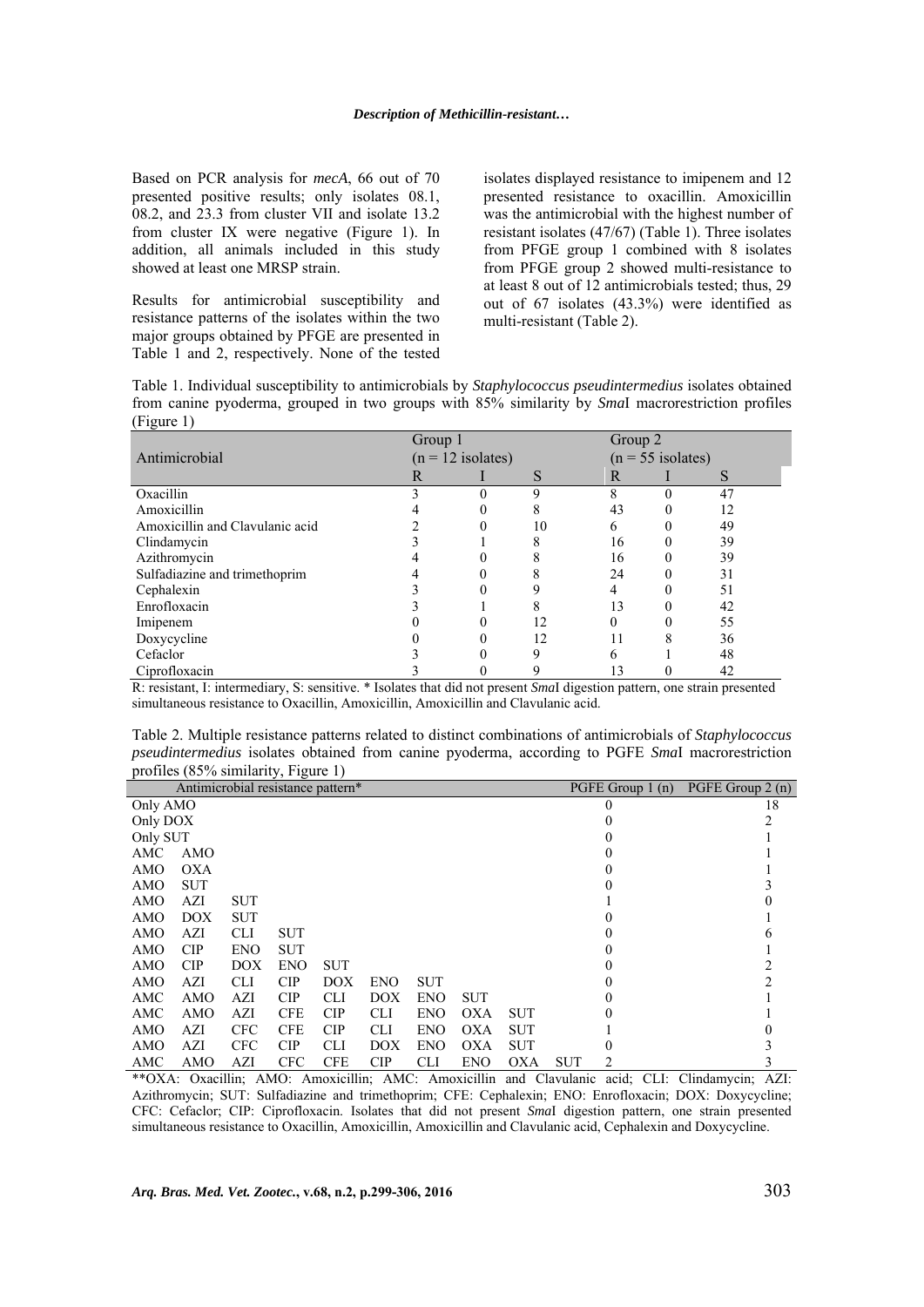## **DISCUSSION**

As expected, 93.3% (70/75) of the isolates from 25 dogs with superficial and deep pyoderma were *S. pseudintermedius*, since it is the most common agent isolated from canine pyoderma (Devriese *et al*., 2009). All three isolates from animal 6 were identified as *S. pseudintermedius* by phenotypic methods but could not be identified using PCR-RFLP. Two isolates (3.1 and 16.2) were coagulase negative, probably being contaminants in the lesions.

Considering *Sma*I macrorestriction and PFGE (Fig. 1), most of the isolates from the same animal presented a DNA digestion pattern with 100% similarity, with some exceptions: isolate 12.3 presented 96.5% similarity with 12.1 and 12.2, and isolate 01.1 presented 91.7% similarity with 01.2 and 01.3. Another study that evaluated isolates from lesions of atopic dermatitis in dogs also found that isolates from the same animal were often related or even identical based on PFGE (Fazakerley *et al*., 2010). Two different animals (15 and 23) shared the same strain (100% similarity), even though they came from different households with no apparent contact between them.

The antimicrobials used in this study were selected because of their wide use in small animal medicine, with the exception of imipenem, which, despite being an injectable βlactam with little use in veterinary medicine, was selected due to its high antibacterial activity (Rees, 1999). In this study, all isolates were susceptible to imipenem, even those resistant to oxacillin, confirming its antimicrobial activity (Tab. 1). Ruscher, *et al*. (2009) obtained similar sensitivity results, demonstrating the effectiveness of imipenem over *S. pseudintermedius*. The high prevalence of acquired resistance has limited the role of nonpotentiated amoxicillin in small animal medicine (Ihrke, 1987). Amoxicillin presented the highest resistance index among the isolates of this study (Tab. 1), indicating that this antimicrobial should be avoided when treating *S. pseudintermedius* infections. Cephalexin is considered the first choice in the treatment of pyoderma because it is safe and effective (Toma *et al*., 2008). This antimicrobial was used in seven out of nine animals that had been previously treated with antimicrobials. Nevertheless, it exhibited the

second lowest resistance index in this study (11.4%, Tab. 1). Only one animal previously treated with cephalexin showed resistant isolates to this antimicrobial drug.

In a previous study, Loeffler, *et al*. (2007) presented 12 multi-resistant isolates of *S. pseudintermedius* obtained from skin and ear infections with six different resistance profiles, which were resistant to at least 10 of the antimicrobials tested. In the present study, 50 isolates were shown to be resistant to at least one antimicrobial, 15 of these were resistant to five or more antimicrobials (Table 2). Although only 4 (33.3%) isolates belonging to PFGE group 1 showed resistance to the antimicrobials tested, 3 of these isolates were resistant to 9 or more antimicrobials (Table 2). Considering PFGE group 2, 20 out of 55 isolates (83.7%) were resistant to more than 3 antimicrobials, and 8 of them were resistant against nine or more antimicrobials (Table 2). Resistant isolates presented highly diverse resistance profiles, which may restrict the range of antimicrobial agents to be used in the treatment of *S. pseudintermedius* infections. Resistance to oxacillin has been described to be frequently associated with resistance to other groups of antibiotics such as macrolides, lincosamides, aminoglycosides, fluoroquinolones, and sulphonamides (Bond and Loeffler, 2012), and in the present study this association was observed (Table 2).

Even when using a more rigorous interpretation criteria for the resistance to oxacillin  $(\leq 17$ mm inhibition zone) (Schissler *et al*., 2009), the obtained results demonstrated a large difference between the disk diffusion test (17.1%) and the detection of the *mecA* gene (94.3%). The discrepancy between the presence of *mecA* and the absence of corresponding oxacillin resistance has been previously noted in other studies (Bemis *et al*., 2006; Schissler *et al*., 2009; Feng *et al*., 2012). The presence of *mecA* positive *S. pseudintermedius* and *S. aureus* isolates that were susceptible to oxacillin was previously described (Forbes *et al*., 2008; Feng *et al*., 2012). Our findings suggest that the MRSP isolates in the present study are probably not expressing the resistance gene in vitro and studies that monitor the antimicrobial treatment of the animals with these strains would be necessary to elucidate the behavior of the bacteria in vivo.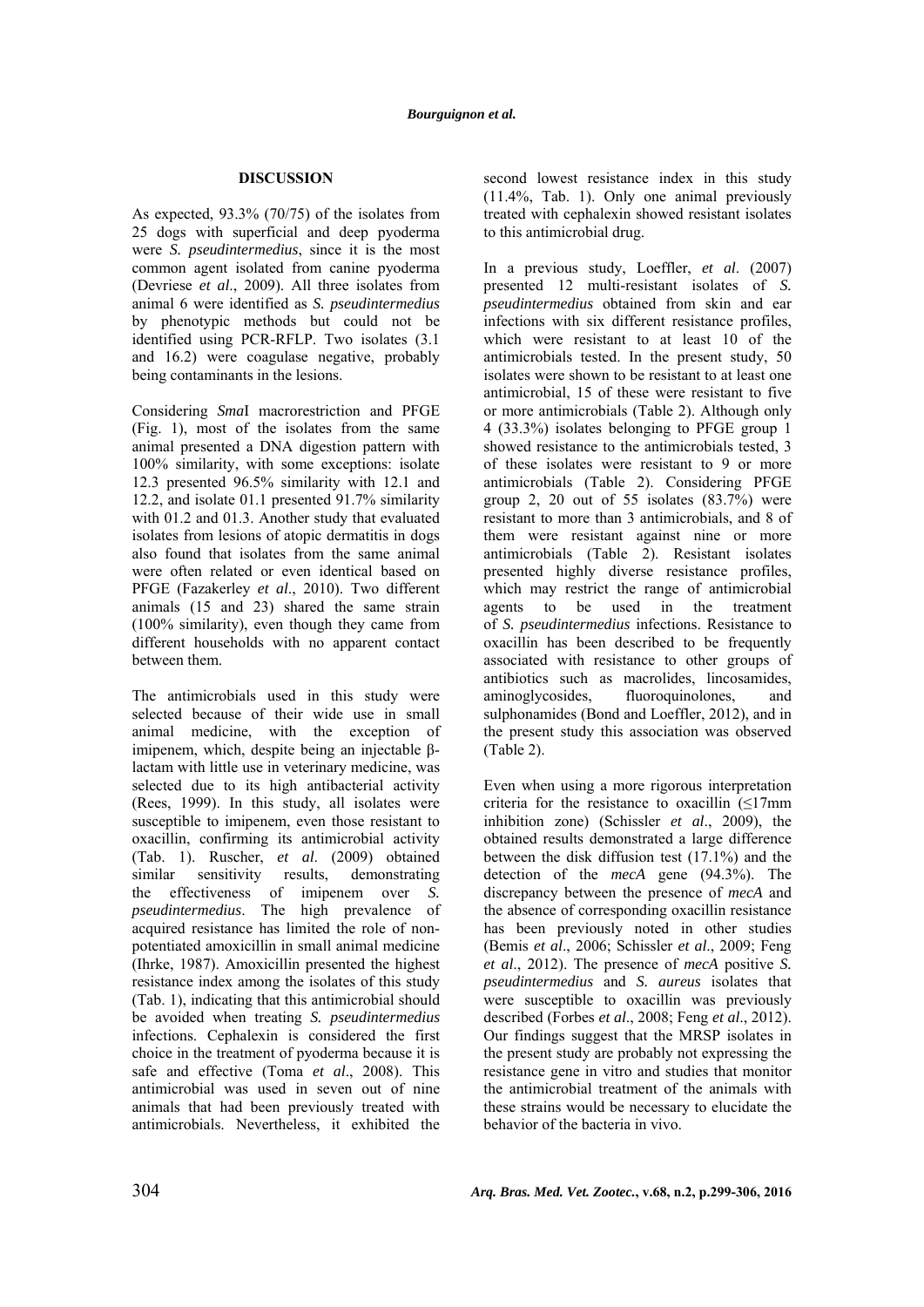Isolates that presented identical *Sma*I macrorestriction profiles (100% similarity) tended to display the same antimicrobial resistance profile and presence of *mecA*. Only the isolates 08.1, 08.2, 23.3 and 14.2 were *mecA* negative when other isolates that shared identical *Sma*I macrorestriction profiles were *mecA* positive. These results indicate that resistance patterns may be independent of genotypic clustering, as previously described by Hartmann, *et al*. (2005).

The frequency of MRSP detected in the present study (94.3%) was much higher than those observed in similar studies (Medleau *et al*., 1986; Kania *et al*., 2004; Sasaki *et al*., 2007; Griffeth *et al*., 2008; Kawakami *et al*., 2010), which leads to an important concern in Veterinary Medicine in Brazil. Kawakami, *et al*. (2010) also found a high percentage of MRSP isolates (66.5%) derived from dogs with pyoderma through the investigation of the *mecA* gene. Other studies evaluated isolates from healthy skin revealing smaller percentages (Hartmann *et al*., 2005; Fazakerley *et al*., 2010; Onuma *et al*., 2012), which may explain the differences in our results that evaluated isolates from clinical lesions (Table 1).

Further studies are necessary to monitor the outcome of antimicrobial therapy over a prolonged time to evaluate recurrences of canine pyoderma and to compare *in vitro* antimicrobial susceptibility with in vivo results. The results of this study indicate the importance of conducting a culture and sensitivity test to determine the best treatment and prevent the emergence of multiresistant strains. It also highlights the fact that molecular tools are probably needed for an accurate detection of MRSP.

## **CONCLUSION**

The present study demonstrates the genetic variability of the *S. pseudintermedius* isolates from canine pyoderma through *Sma*I macrorestriction and PFGE analysis and the multi-resistance of several isolates to commonly used antimicrobials.

### **ACKNOWLEDGMENTS**

The authors would like to thank CNPq, CAPES, FAPEMIG and FUNARBE for financial funding and Dr. J.R. Fitzgerald (Roslin Institute and Centre for Infectious Diseases, University of Edinburgh, Edinburgh, UK) for providing the *S. pseudintermedius* MRSP 3279 strain.

#### **REFERENCE**

BANNOEHR, J.; BEN ZAKOUR, N.L.; WALLER, A.S. *et al*. Population genetic structure of the *Staphylococcus intermedius* group: Insights into *agr* diversification and the emergence of methicillinresistant strains. *J. Bacteriol*., v.189, p.8685-8692, 2007.

BANNOEHR, J.; FRANCO, A.; IURESCIA, M. *et al*. Molecular diagnostic identification of *Staphylococcus pseudintermedius*. *J. Clin. Microbiol*., v.47, p.469- 471, 2009.

BEMIS, D.A.; JONES, R.D.; HIATT, L.E. *et al*. Comparison of tests to detect oxacillin resistance in *Staphylococcus intermedius*, *Staphylococcus schleiferi*, and *Staphylococcus aureus* isolates from canine hosts. *J. Clin. Microbiol*., v.44, p.3374-3376, 2006.

BOND, R.; LOEFFLER, A. What's happened to *Staphylococcus intermedius*? Taxonomic revision and emergence of multi-drug resistance. *J. Small Anim. Pract*., v.53, p.147-154, 2012.

CLSI. Performance standards for antimicrobial disk and dilution susceptibility tests for bacteria isolated from animals; approved standard. 3.ed. Philadelphia: Clinical and Laboratory Standards Institute, 2008.

DEVRIESE, L.A.; HERMANS, K; BAELE, M. *et al*. *Staphylococcus pseudintermedius* versus *Staphylococcus intermedius*. *Vet. Microbiol*., v.133, p.206-207, 2009.

FAZAKERLEY, J.; WILLIAMS, N.; CARTER, S. *et al*. Heterogeneity of *Staphylococcus pseudintermedius* isolates from atopic and healthy dogs. *Vet. Dermatol*., v.21, p.578-585, 2010.

FENG, Y.; TIAN, W.; LIN, D. *et al*. Prevalence and characterization of methicillin-resistant *Staphylococcus pseudintermedius* in pets from South China. *Vet. Microbiol*., v.160, p.517-524, 2012.

FORBES, B.A.; BOMBICINO, K.; PLATA, K. *et al*. Unusual form of oxacillin resistance in methicillinresistant *Staphylococcus aureus* clinical strains. *Diagn. Micr. Infec. Dis*., v.61, p.387-395, 2008.